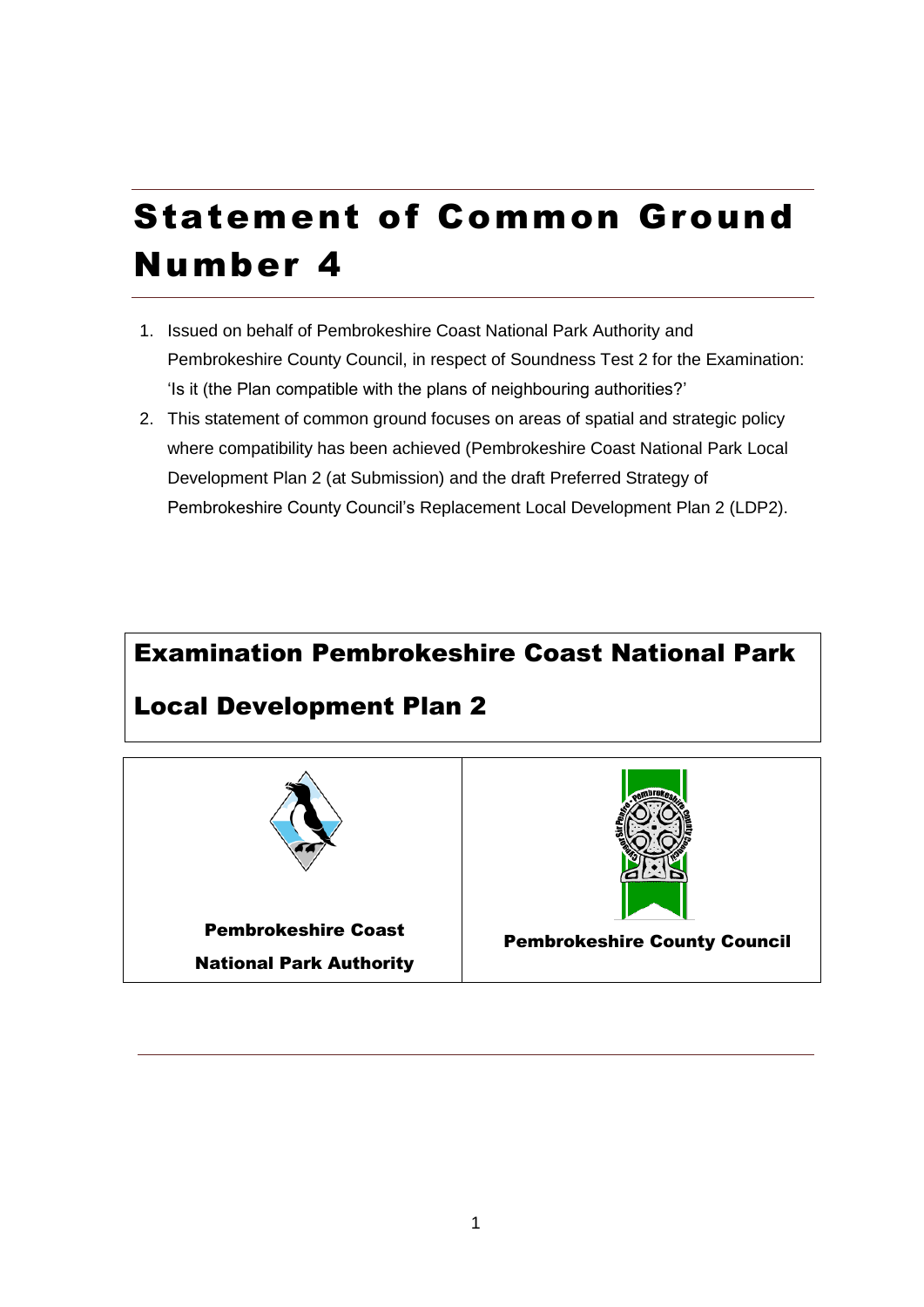# Why was this Statement of Common Ground prepared?

- 3. The Local Development Plan Manual August 2015 advises that the purpose of a Statement of Common Ground is to establish the main areas of agreement between two or more parties on a particular issue.
- 4. The statement covers the following strategic planning issues:
	- **Spatial Strategy(in part)**
	- **Housing Growth(in part)**
	- **-** Housing Distribution
	- Gypsy Travellers and Showpeople is covered by a separate Statement of Common Ground
	- **Employment (in part)**
	- Renewable Energy
	- **•** Visitor Economy
	- **Minerals Development is covered by a separate Statement of Common Ground**
	- Waste
	- Retail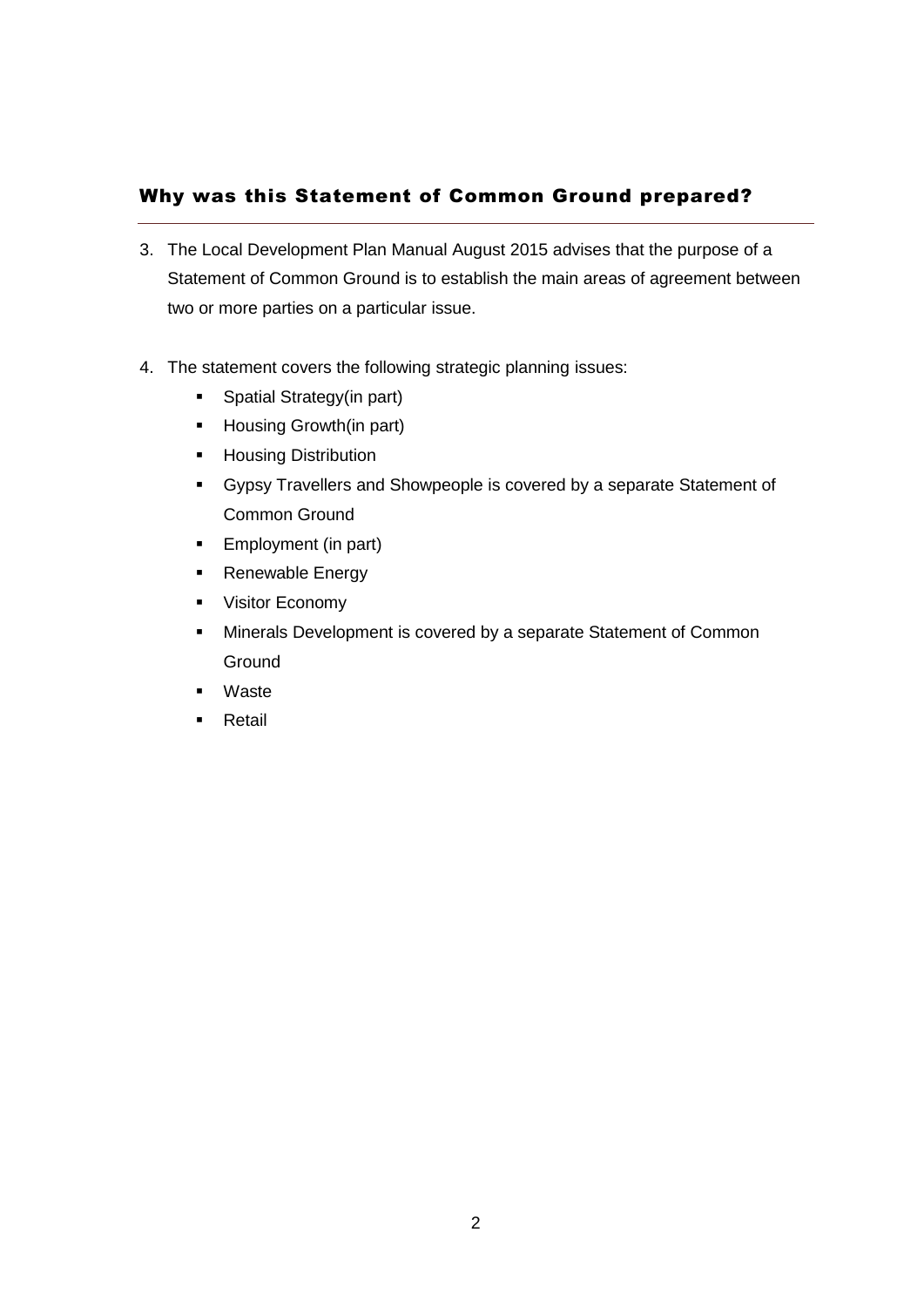# Text of Agreement

- 5. To assist the Planning Inspector appointed to examine the soundness of the Pembrokeshire Coast National Park Local Development Plan 2 (with focussed changes), Pembrokeshire County Council and Pembrokeshire Coast National Park Authority officers have prepared a 'Statement of Common Ground' that summarises the alignment of the Local Development Plan (LDP) strategic policy for the Pembrokeshire Coast National Park Local Development Plan 2(with focussed changes) with the Preferred Strategy<sup>1</sup> proposed for Pembrokeshire County Council's Replacement Local Development Plan.
- 6. Spatial Strategy: This statement confirms that both authorities continue to take account of the vision and objectives of the Wales Spatial Plan 2008 Update as they relate to Pembrokeshire – The Haven. This spatial approach continues to be reflected in both Plans at the higher levels of the spatial strategy. The Wales Spatial Plan Update 2008 identifies the importance of developing the Area's three strategic Hubs, two of which (the Haven Hub and the Fishguard and Goodwick Hub) are located within Pembrokeshire. The intention is that a significant proportion of residential development will be directed to the Main Towns and the Rural Town during Pembrokeshire County Council's Plan period. In the Deposit Plan land will be allocated for development for employment and other land uses in most Main Towns, to support their continued role as centres of economic, social and cultural activity.
- 7. Lower order roles are also comparable as shown in the Table below:

<sup>&</sup>lt;u>nessen bouwersense.</u><br><sup>1</sup> Pembrokeshire County Council, Cabinet 3<sup>rd</sup> December 2018 Draft.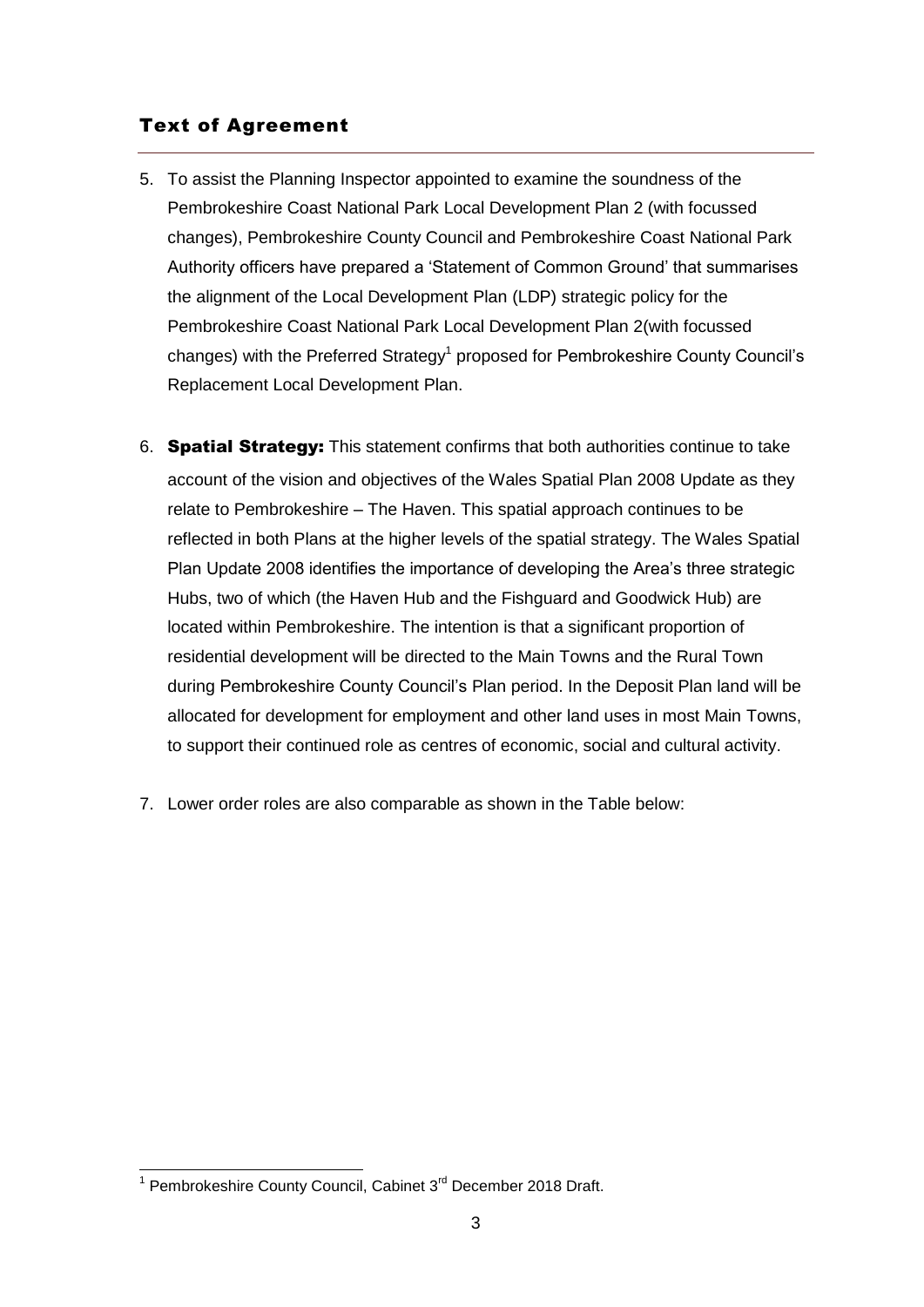| Policy $2$<br><b>Pembrokeshire County Council</b><br>Pembrokeshire Coast National Park | Haven Towns | North Pembrokeshire<br><b>Towns</b> | Rural Towns/Tenby <del>¢</del> | Newport, Crymych<br>St David's,<br>Saundersfoot,<br>Service Centres/ | <b>Rural Centres</b><br>Service Villages/ | Local Villages(including<br>Cluster Villages)<br>Rural Centres |
|----------------------------------------------------------------------------------------|-------------|-------------------------------------|--------------------------------|----------------------------------------------------------------------|-------------------------------------------|----------------------------------------------------------------|
| <b>Housing Allocations</b>                                                             | V           | $\checkmark$                        | $\boldsymbol{\nu}$             | $\checkmark$                                                         | $\boldsymbol{\nu}$                        |                                                                |
| <b>Housing Allocations</b>                                                             | N/A         | N/A                                 | $\boldsymbol{\nu}$             | $\checkmark$                                                         | V                                         |                                                                |
| Windfall market housing                                                                | V           | V                                   | V                              | V                                                                    | V                                         | V                                                              |
| Windfall market housing                                                                | N/A         | N/A                                 | ✓                              | $\boldsymbol{\nu}$                                                   | V                                         | ✔                                                              |
| Local need affordable housing                                                          | $\mathbf v$ | $\mathbf v$                         | $\boldsymbol{\nu}$             | $\checkmark$                                                         | V                                         |                                                                |
| Local need affordable housing                                                          | N/A         | N/A                                 | $\boldsymbol{\nu}$             | $\boldsymbol{\mathcal{U}}$                                           | V                                         | V                                                              |
| Exception sites for affordable housing                                                 | V           | V                                   | $\boldsymbol{\nu}$             | $\checkmark$                                                         | $\boldsymbol{\nu}$                        |                                                                |
| Exception sites for affordable housing                                                 | N/A         | N/A                                 | V                              | $\boldsymbol{\mathcal{U}}$                                           | ✓                                         | ✔                                                              |
| <b>Employment Allocations</b>                                                          | V           | V                                   | $\boldsymbol{\nu}$             | $\checkmark$                                                         | $\boldsymbol{\nu}$                        |                                                                |
| Employment Allocations                                                                 | N/A         | N/A                                 | V                              | $\boldsymbol{\nu}$                                                   | $\boldsymbol{\nu}$                        |                                                                |
| Employment sites through criteria-based<br>policies                                    | ✓           | ✓                                   | V                              | $\boldsymbol{\nu}$                                                   |                                           |                                                                |
| Employment sites through criteria-based<br>policies                                    | N/A         | N/A                                 | ✔                              | ✓                                                                    |                                           |                                                                |
| Community facilities - within or well-related to<br>settlements                        | ✓           | ✓                                   | ✓                              | $\boldsymbol{\nu}$                                                   |                                           |                                                                |
| Community facilities - within or well-related to<br>settlements                        | N/A         | N/A                                 | V                              | V                                                                    |                                           |                                                                |

8.  $\frac{1}{\sqrt{2}}$  **Rural Towns/Tenby:** The National Park Authority sought through the candidate site process to identify sites for housing in Tenby but the view of the National Park Authority is that no deliverable sites could be identified.

Please note as an area of disagreement Representation 2708/7 advises: 'new development has been predominantly directed to communities with sufficient services and amenities and linked by a convenient, low-impact and affordable public transport network'. However, Tenby has no housing allocations, in spite of being the NP settlement that is likely to score highest in terms of the services, amenities and public transport.

**EXECUTE:**<br><sup>2</sup> In principal both authorities would support these development types in these locations. However, individual allocations are dependent on whether or not specific sites are available and deliverable and this may not be achievable in some locations.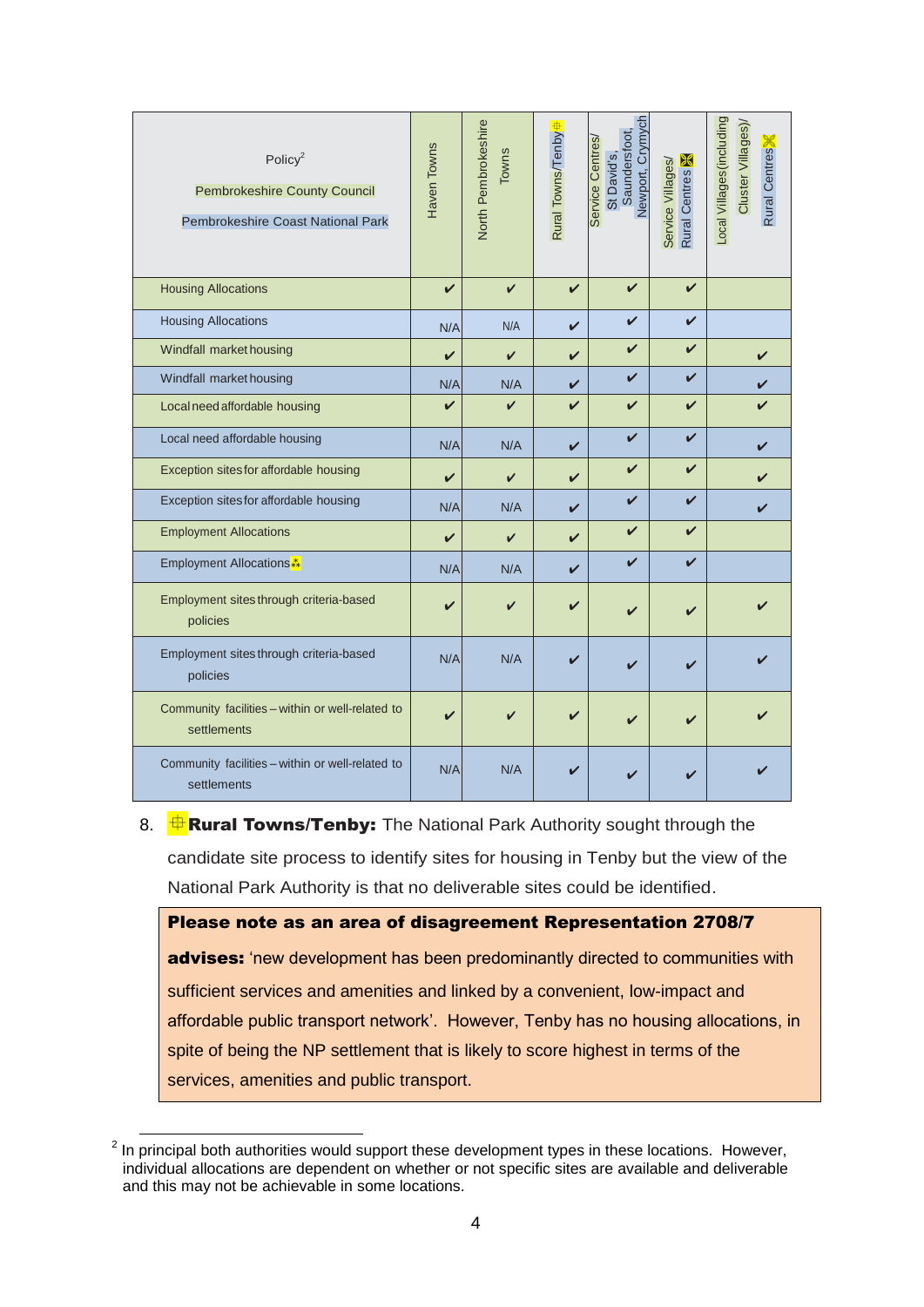- 9. **Service Villages/Rural Centres:** Some Rural Centres in the Pembrokeshire Coast National Park are listed in the Service Centres: Lamphey and Llangwm. These Centres lie almost wholly outside the National Park and the role of the Pembrokeshire Coast National Park Local Development Plan has been to 'complete' inset plan settlement boundary for Centre.
- 10. **Local Villages/Rural Centres:** Those local villages that are also listed as Rural Centres in the Pembrokeshire Coast National Park Local Development Plan do not have allocations.
- 11. A Employment Allocations in the Pembrokeshire Coast National **Park:** The National Park Authority sought through the candidate site process to identify sites but the view of the National Park Authority is that no deliverable sites could be identified.

Please note as an area of disagreement Representation 2708/73 by Pembrokeshire County Council advises: *There is a need for employment provision through allocations in PCNPA area to ensure economic growth and support local communities.*

Please note as an area of support Representation 2708/30 by Pembrokeshire County Council advise: *Policy 6 Rural Centres (Tier 4) (Strategy Policy) We support the identification of the following centres as Rural Centres - Carew, Milton, Cosheston, New Hedges, Hook, Houghton, Roch, Lamphey, and Llangwm. All of these settlements are currently identified as Service Villages in PCC's LDP, which enables a similar policy approach to be followed as that proposed for Rural Centres by PCNPA. Square and Compass is currently a lower order settlement in the PCC*  LDP, however an initial review of facilities as part of PCCs LDP Review suggests that *this settlement may move up any proposed settlement hierarchy as part of PCCs LDP 2. There is therefore a conformity of approach in relation to these crossboundary settlements.*

12. Infill and Rounding Off: The Plans each have a nuanced approach developed for such proposals. Both Plans include opportunities for 'infilling' outside Centres. The Pembrokeshire Coast National Park Local Development Plan also refers to rounding off. Both Plans refer to '1 or 2 dwellings'. The County Council's approach is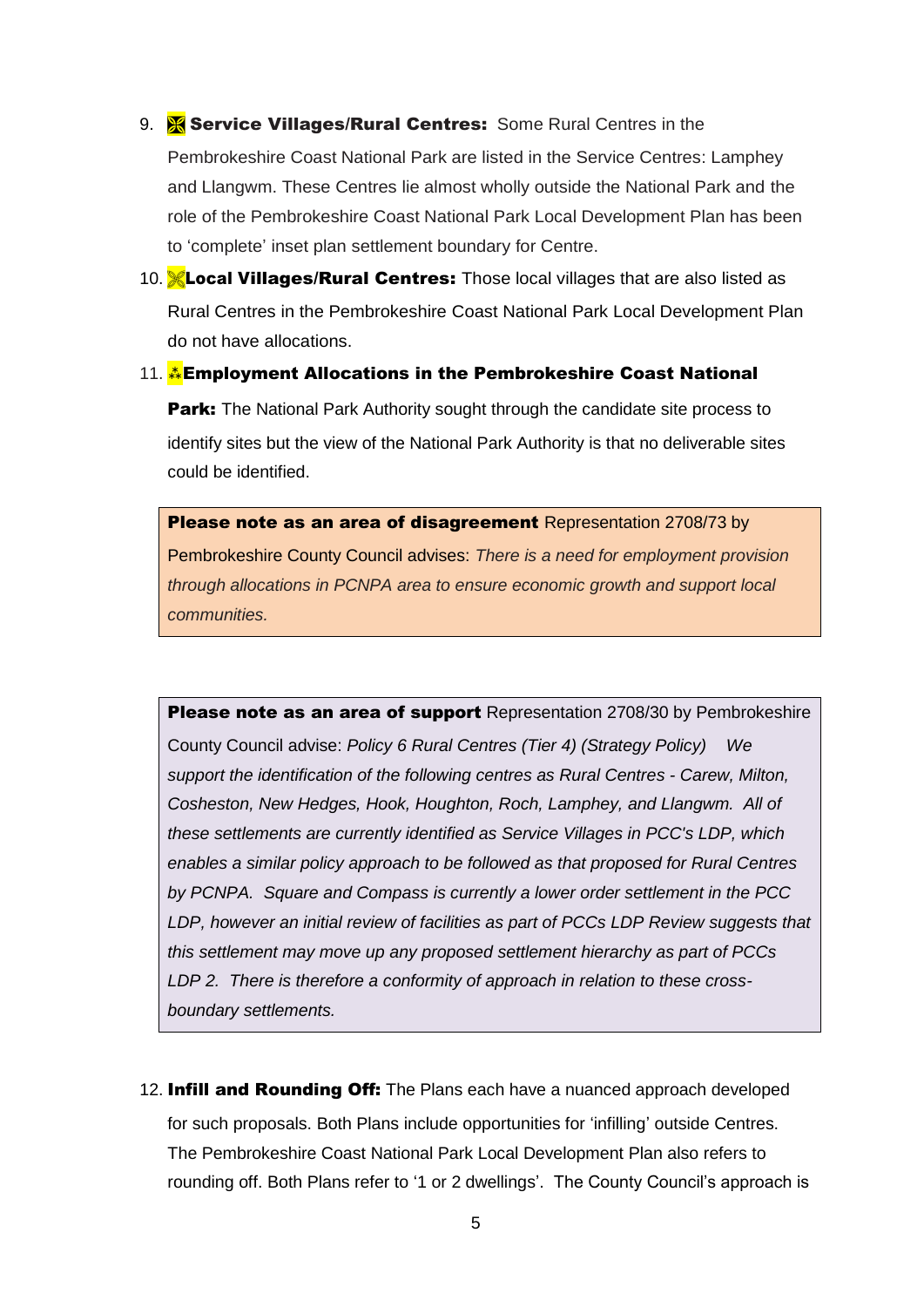to consider market and affordable housing contributions in groups of 20 dwellings or more (50% affordable housing provision) with just affordable being considered in smaller sized groups. The National Park Authority's definition refers to paragraph 4.46 and 4.47 of Planning Policy Wales Edition 9. The National Park Authority's approach refers to seeking to prioritise affordable housing delivery before market housing is considered in accessible locations (Policy 7a)). Both Plan's refer to infilling as a small gap in an otherwise built up frontage.

# Employment

- 13. The Spatial Strategy sets out where there is consistency of approach on where employment undertakings can take place in the County. The County Council and the National Park Authority are stakeholders in the preparation of a Regional Strategic Economic study currently being produced with a final report anticipated in 2019. This study and consideration of Candidate Sites will inform the allocation of strategic sites within the Deposit Plan for Pembrokeshire County Council and which will be identified in the Strategic Employment Policy. Any issues arising for the National Park Authority would need to be considered in a future review of the Plan.
- 14. Taken overall, the approach taken by PCC is likely to be compatible with the PCNPA spatial strategy.

### Housing Growth

15. Pembrokeshire County Council and the Pembrokeshire Coast National Park Authority are in broad agreement on the anticipated scale and distribution of growth. Pembrokeshire County Council and the Pembrokeshire Coast National Park Authority share the view that a higher than Welsh Government projection is deliverable in both planning authority areas (in line with historic build rates). Such an approach will help address affordable housing need and is likely to deliver a more balanced population profile than that projected with lower growth levels.

### Housing Distribution

16. Both Plans provide for an emphasis on allocations in the larger centres with a 60/40% split between larger Centres and the Rural Centres/Villages. (please also see Spatial Strategy above regarding provision in Tenby).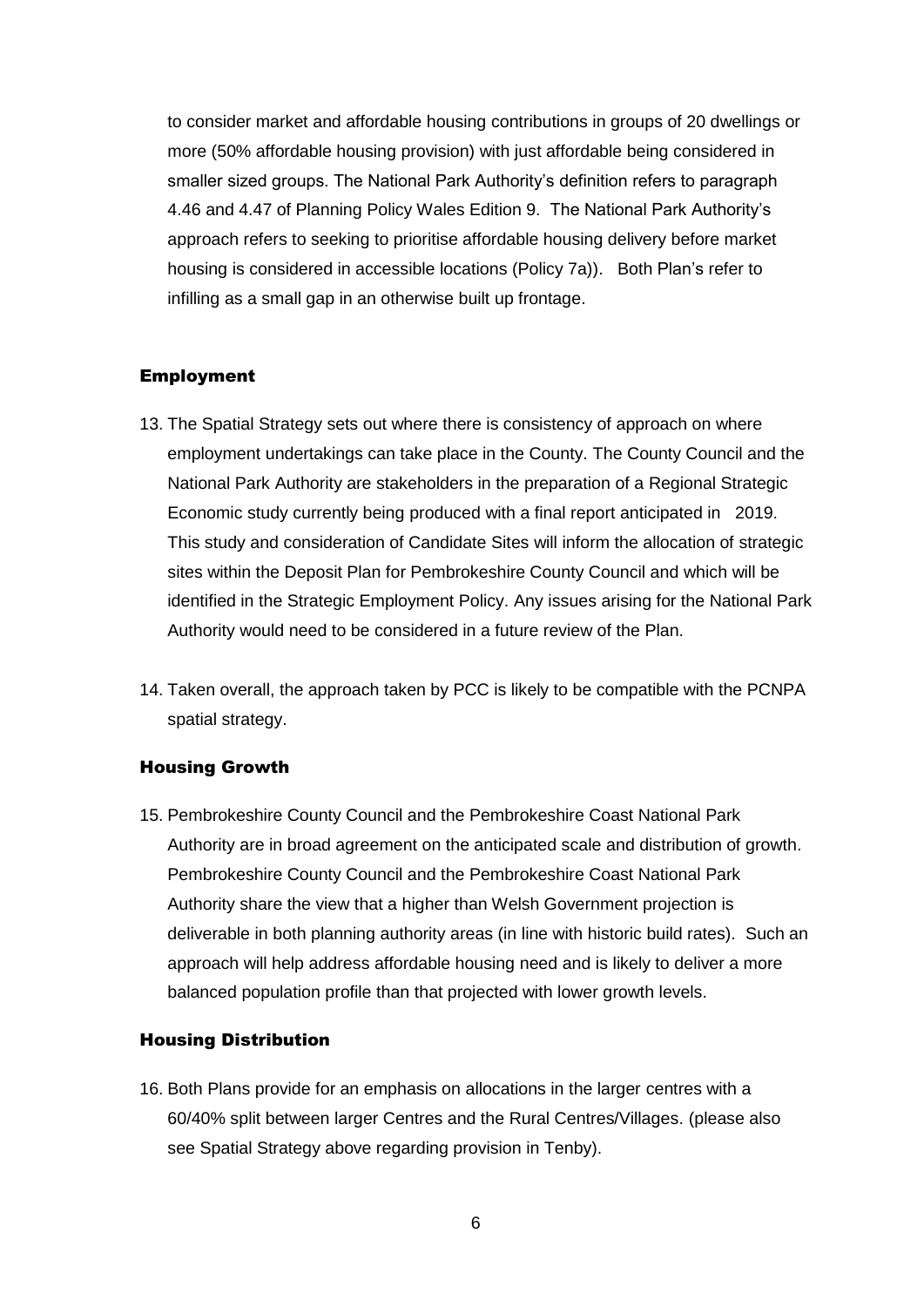# Affordable housing

- 17. Both plans place a strong emphasis on delivering affordable housing to meet local needs. There is a shared approach to identifying the scale of need using the Local Housing Market Assessment 2014. Both authorities are also party to a joint commission with neighbouring authorities for the preparation of a replacement Housing Market Assessment – due for delivery in 2019.
- 18. Both plans aim to address newly arising need and seek to contribute to the historic legacy of need. The authorities liaise directly and through the Pembrokeshire Affordable Housing Group regarding affordable housing delivery. The authorities also intend to prepare a joint affordable housing supplementary planning guidance to replace currently adopted supplementary planning guidance.

# Please note as an area of disagreement Representation 2708/166 by

Pembrokeshire County Council advises: *PCC notes that the affordable housing percentages set out in Policy 49 are higher than for the PCC Plan area, including for split settlements. Whilst we recognise that house prices are frequently higher in the National Park, particularly in locations with sea views, the disparity in targets for some settlements and areas appears significant. In the case of Crymych, PCC's LDP has a target of 0-5%, whereas the PCNPA plan is proposing a 20% target for Crymych and the North East settlements. We understand that the targets have been based on the viability assessment undertaken but consider that it may be worth exploring in detail why there is such a difference. Having looked at the viability assessment, PCC consider that the following elements may require consideration: whether the cost of sprinklers is realistic – a figure of £1750 is used, our recent experience of local sites indicates a cost of £4k is more realistic; whether land values identified are perhaps too high in the case of Tenby and Crymych and the wider North Area; whether the Build Costs used pick up on the fact that smaller sites often cost more to deliver and builders working in the national park are less likely to have the same economies of scale as national housebuilders and whether some element of exceptional cost should be factored into the viability assessment. One potential result of Brexit may be to create a shortage of skilled labour, with potential implications for build costs.*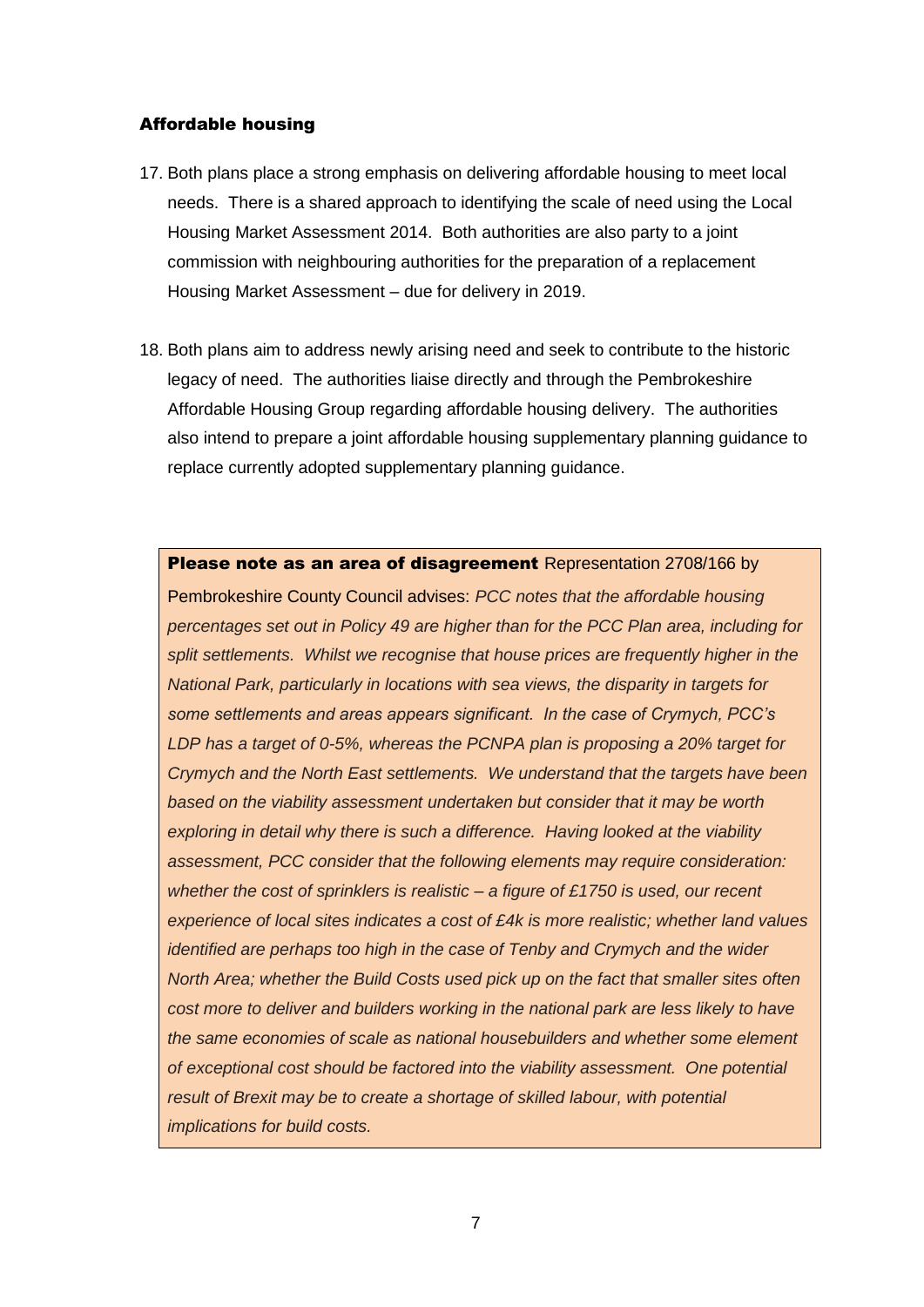# Climate Change

19. The Authorities have a shared understanding of the need to plan for climate change and to mitigate its impacts and to provide for high quality design to ensure that new development is sustainable.

Please note as an area of support 2708/93 - Pembrokeshire County Council advises *Chapter 4C Climate Change etc. Flooding and Coastal Inundation Policy 36 Development in the Coastal Change Management Area Support the restrictive approach towards new dwellings in the Coastal Change Management Area, the evidence for which has been discussed and developed in conjunction with PCC.*

# Visitor Economy

20. Both Authorities recognise the importance of the visitor economy to Pembrokeshire's economy and aim to support the visitor economy and to attract visitors all year round. Recognition is given by both Authorities to the attraction of the natural environment and the need for its protection. Between them the Plan strategies will allow for a range of visitor accommodation.

Please note as an area of support 2708/104 *-* Pembrokeshire County Council advises *Chapter 4D Visitor Economy etc. Caravan, Camping and Chalet Development Support the use of a capacity study to inform such policies & the clarity of the different approached to different structures.*

# Agriculture and Rural Diversification

21. Both plans recognise the importance of agriculture and agricultural support industries to Pembrokeshire and the need to support appropriate rural diversification.

Please note as an area of support Pembrokeshire County Council advises *Chapter 4D Visitor Economy etc. 2708/115 Policy 46 Farm Diversification - Support this positive approach to farm diversification*

# Retail

22. Both Authorities' strategies focus on the need to maintain / create vibrant and diverse town, district and local centres. Both Plan's retail hierarchies are compatible and based on the findings of the South West Wales Regional Retail Study (February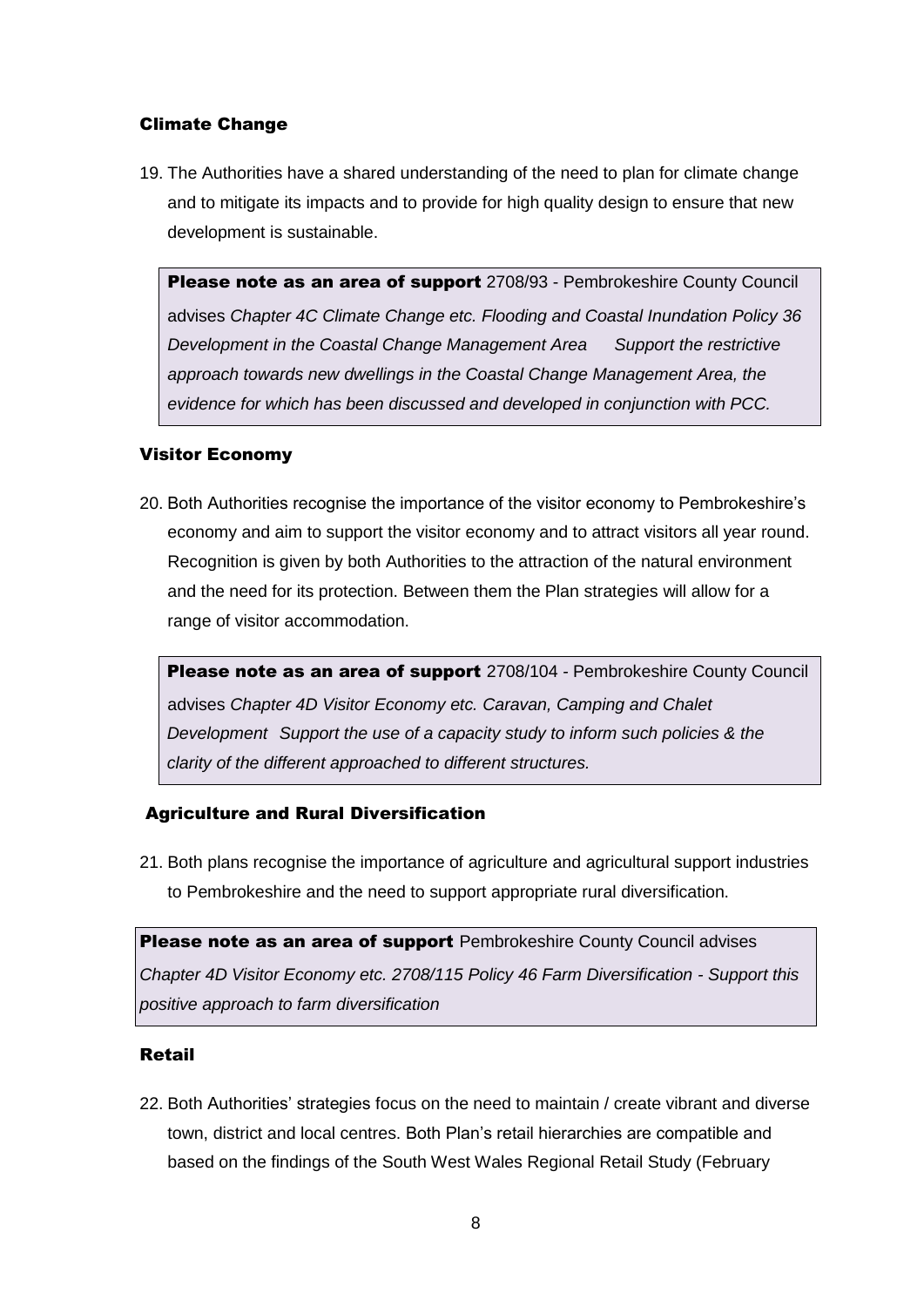2017) which was commissioned jointly with Ceredigion County Council.

## Renewables

23. Both Plans seek the delivery of appropriate renewable energy developments, which are considered to be a key area of development for West Wales. This includes recognising opportunities to develop the potential of tidal and wave power and addressing the need for adequate landfall provision for existing and proposed marine renewable projects. Both authorities implement joint guidance on assessing the Cumulative Impact of Wind Turbines. Both authorities carry out joint monitoring of provision annually.

#### Environment & Culture

24. Both Plans seek to ensure that the county's natural and historic environment and landscape will be protected from inappropriate development and, where possible, enhanced. Both Plans take account of the need to not compromise either individually or cumulatively the qualities of important landscapes including the Pembrokeshire Coast National Park. The Welsh language which continues to be an important component in the social, cultural and economic life of many communities in the County will be protected and supported by managing development sensitively in areas where it has a significant role in the community.

#### **Waste**

25. The overall thrust of each strategy is compatible with national policy. The two authorities are in agreement on their respective roles on waste planning and management. Each authority develops its own waste planning policies for the respective planning areas, but the County Council has waste management responsibility for the whole County.

#### Community Facilities and Infrastructure

26. Both authorities have adopted joint supplementary planning guidance on Planning Obligations under the current Local Development Plan and intend to prepare joint supplementary planning guidance for the replacement Local Development Plans.